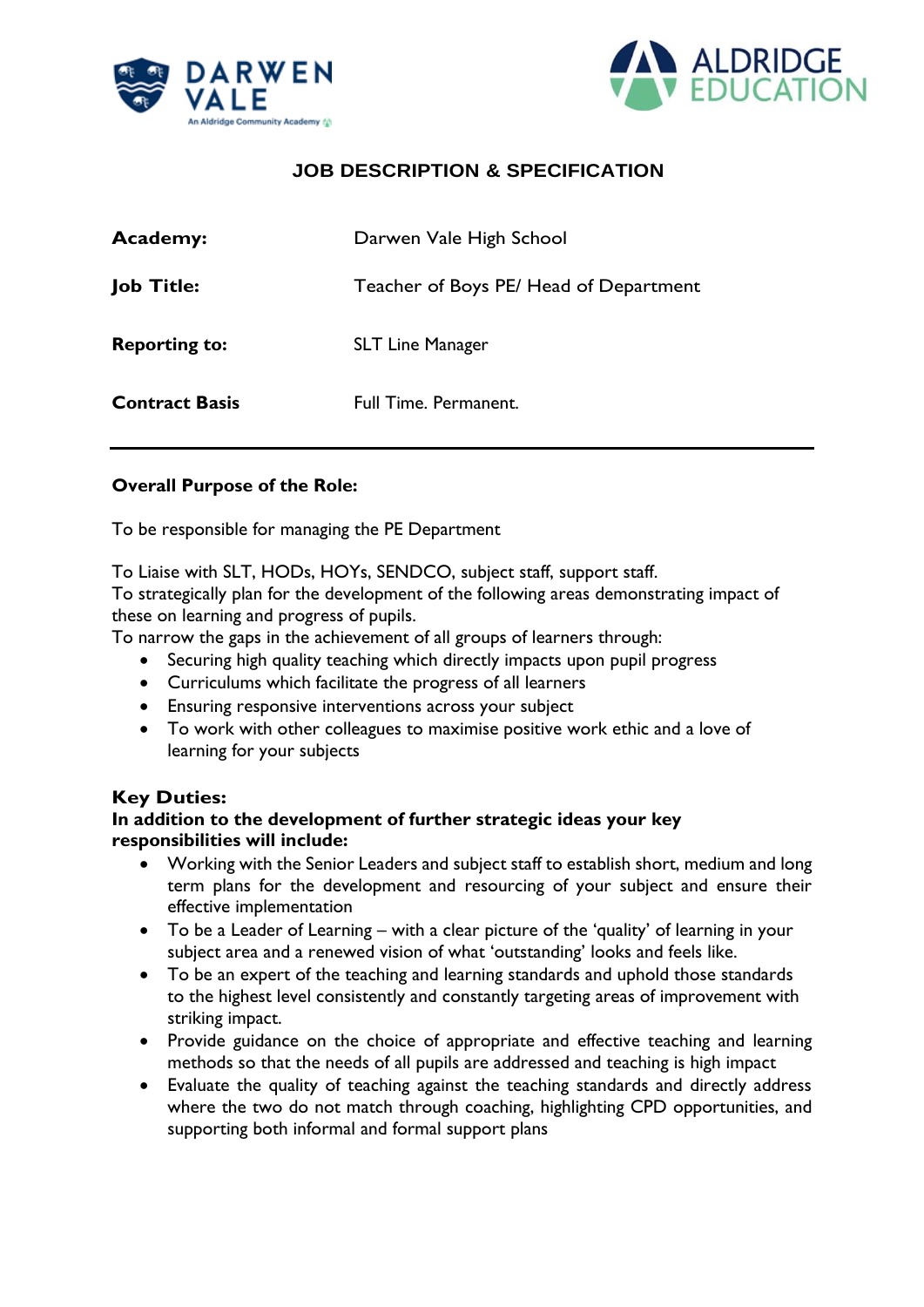



- Ensure that schemes of learning are being delivered appropriately and teachers and pupils are clear about the learning and teaching objectives and progress made towards them
- Ensure the development of reading, writing, mathematics and communication in schemes of learning and the delivery of lessons
- Use data effectively to identify pupils who are underachieving in the subject and, where necessary, create and implement effective plans of action to support them
- Have a clear understanding of expected levels of progress of all learners in order to hold subject staff to account for the progress of the pupils they are responsible for
- Ensure examination entries are completed to deadline and are correct
- Ensure that records of individual pupils' progress are being maintained by all staff according to departmental and academy policies
- Ensure all pupils know their individual targets and how to reach them
- Ensure support for pupils in subject areas is appropriate including differentiation and the level of challenge
- Ensure learning environments are positive, up to date and a rich learning tool
- Work with SLT to effectively Quality Assure teaching and learning to support the staff and academy on its rapid improvement journey.
- Ensure setting and staffing is appropriate to pupils needs and targets for expected levels of progress
- Regularly review the specification offer for pupils in light of their needs, abilities and aspirations
- Ensure staff effectiveness and accountability through team working and mutual support; and by devolving responsibilities and delegating tasks as appropriate
- Managing staff absence effectively including setting work where appropriate and ensuring any cover has required resources
- Provide appropriate induction for new staff, new post holders or initial teacher or academy direct trainees and assign professional mentors alongside the teacher training lead.

### **Other Responsibilities**

- Manage performance and tackle areas of underperformance, particularly any weaknesses
- Have a relentless focus of learning and teaching to ensure rapid and sustained progress of all learners
- Articulate the vision of the academy consistently demonstrating high expectations and
- aspirations for both pupils and staff
- To create an attractive and safe environment which stimulates learning and contribute, and encourage others within the department to help market the success in your department
- Establish a fair and transparent rationale across the subject for the effective deployment of staff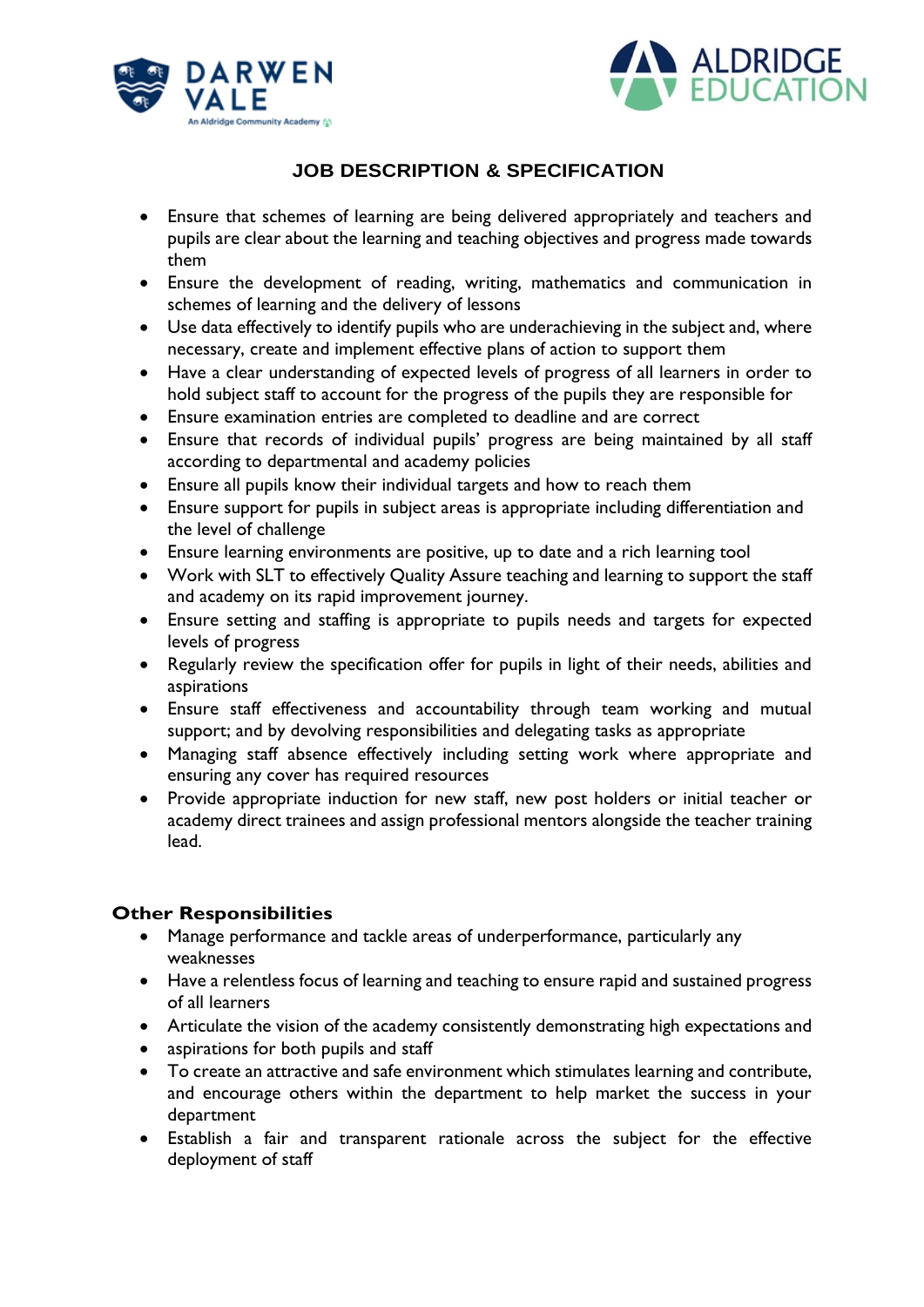



- Establish resource needs across the subject and advise the Senior Leaders of priorities for expenditure. Monitor the use of resources across the subject to ensure best value.
- Manage the working environment and ensure that this is safe and that risks are properly assessed and minimized.

#### **Accountability:**

- Direct line manager weekly support and challenge on the development of your strategic ideas and the impact of developments
- OFSTED to contribute to all areas of demonstration of impact as prescribed by the head Teacher but particularly those relating to your core tasks
- In relation to the community:
	- (a) attending academy events and represent academy at wider community events
	- (b) developing and maintaining positive relationships with the community
	- (c) ensuring that the academy recognises and meets its responsibilities to the life of the local community
	- (d) promoting a positive image of the academy
- In relation to parents and those with parental responsibility: work with the Principal in:
- (a) building an effective partnership between parents the academy, recognising them as the first educators of their children
- (b) enhance the provision of information to parents about how the academy functions, and the progress of their children

In relation to Aldridge Education Multi Academy Trust

(a) to liaise and work in partnership with officers and support services to include monitoring and evaluation in the academy

In relation to other academies, colleges and educational bodies:

- (a) by promoting continuity of learning and progression of achievement and curriculum development
- (b) by maintaining effective relationships with other academies, and especially with other academies in matters of common concern
- maintain effective relationships with other stakeholders
- In relation to the community:
	- (e) attending academy events and represent academy at wider community events
	- (f) developing and maintaining positive relationships with the community
	- (g) ensure that the academy recognises and meets its responsibilities to the life of the local community

promote a positive image of the academy

Operating at all times within the stated policies and practices of Darwen Vale and the wider Trust.

Abiding by and practicing the Aldridge Education Operating norms: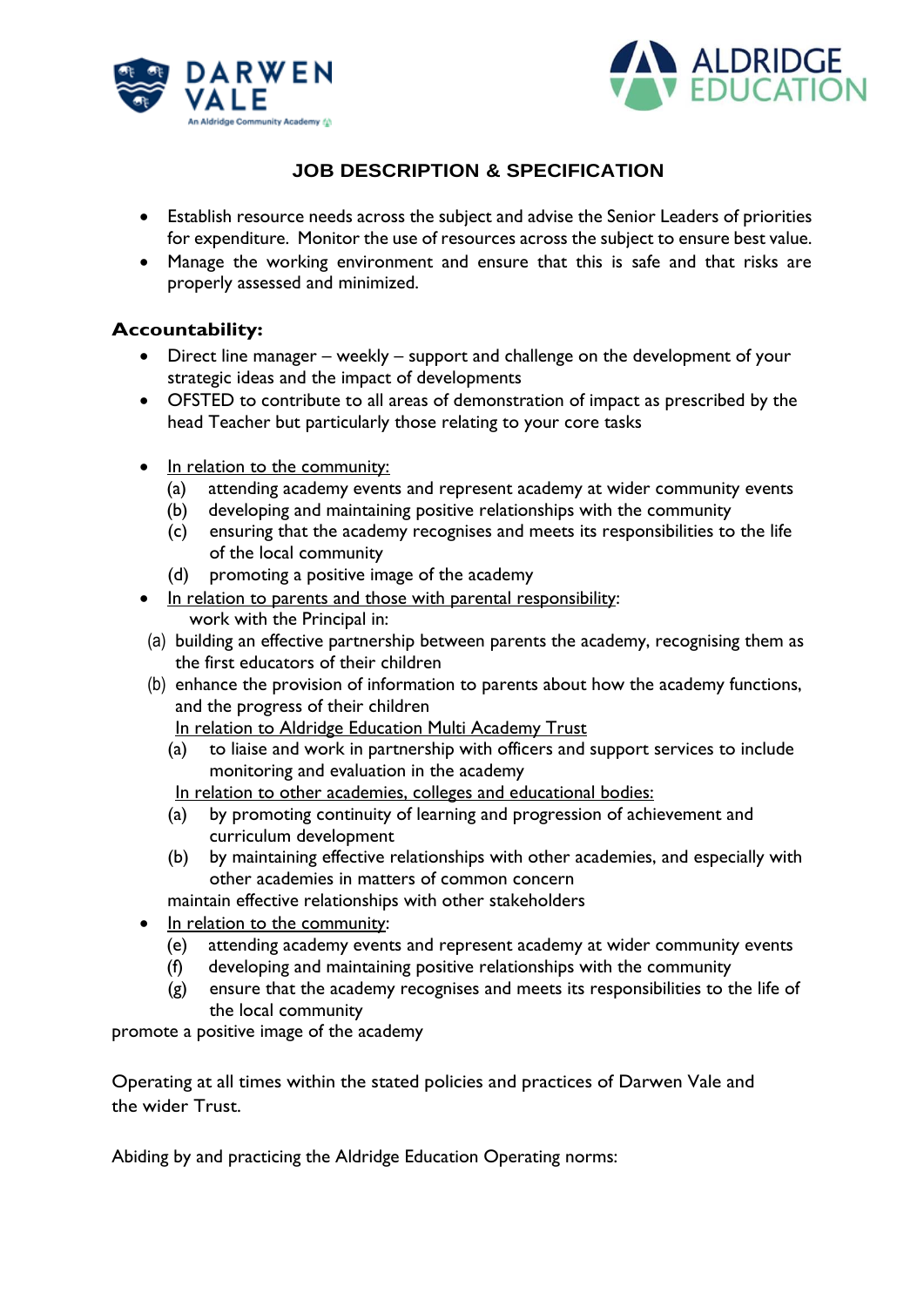



- We are Aldridge Education
- The standard is excellence
- We champion equality
- We're in the work together
- We behave with integrity
- We lead by example
- We use time well

#### **Equal Opportunities**

• To know and adhere to the Darwen Vale equal opportunities policy and equalities legislation and implement in relation to job responsibilities in employment and service delivery.

#### **Health and Safety**

- To take reasonable care for his/her own health and safety and any other person(s) who may be affected by his/her acts or omissions at work, in accordance with the Health & Safety legislation.
- To co-operate with the Darwen Vale insofar as is necessary to enable it to comply with its duties under relevant health and safety legislation.

### **Safeguarding of Children Young people and Vulnerable Adults**

To be aware of and work in accordance with the Darwen Vale safeguarding child protection policies and procedures in order to safeguard and promote the welfare of children and vulnerable adults and to raise any concerns relating to such procedures which may be noted during the course of duty.

The post holder will be required to have a valid Enhanced Disclosure and Barring Service (DBS) certificate and be re-checked every 3 years as per Darwen Vale procedures.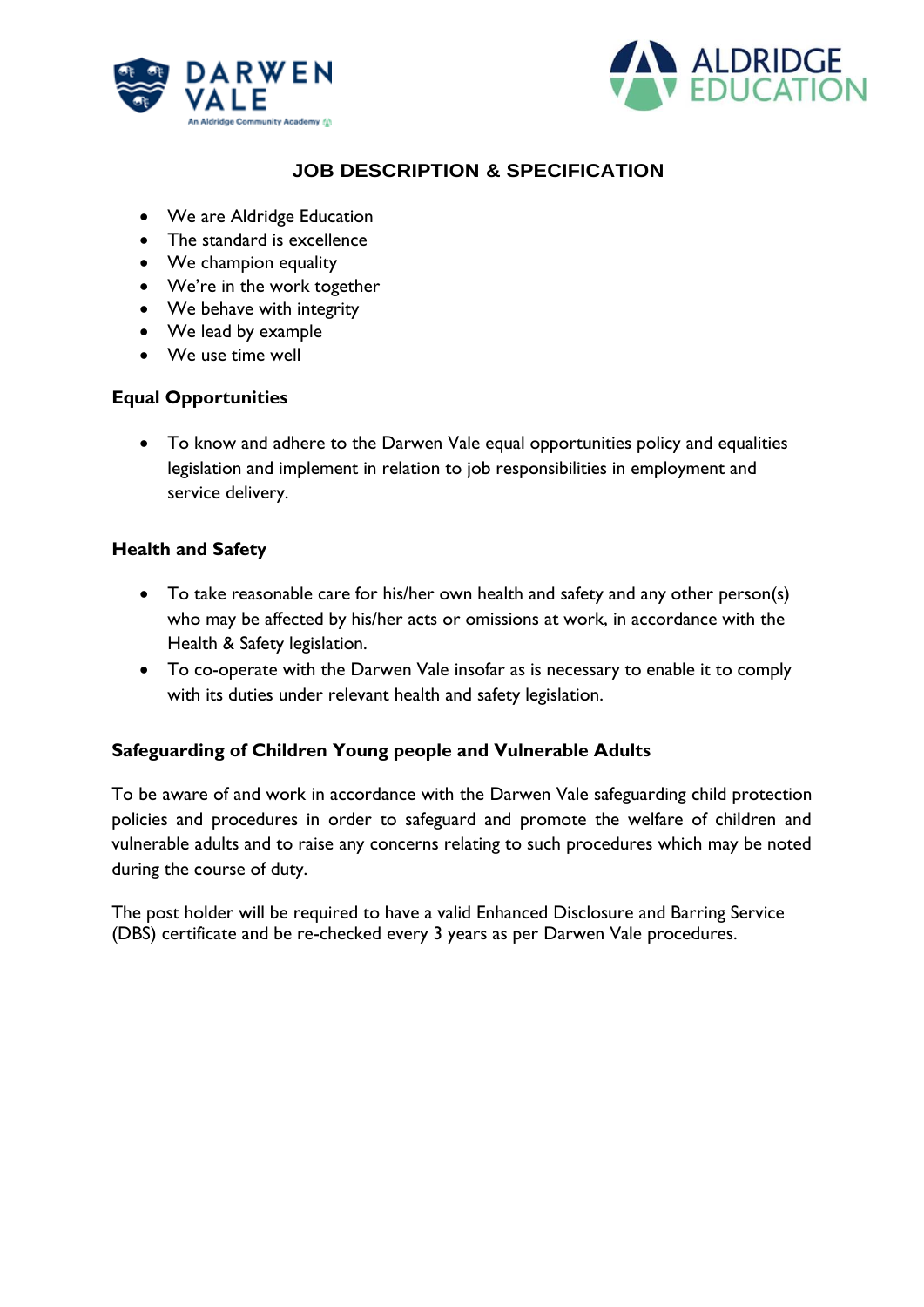



| <b>Requirements</b>                                                                                                        | <b>Essential</b> | <b>Desirable</b> |
|----------------------------------------------------------------------------------------------------------------------------|------------------|------------------|
| <b>Education</b>                                                                                                           |                  |                  |
| <b>Qualified Teacher Status</b>                                                                                            | X                |                  |
| <b>Relevant Degree</b>                                                                                                     | X                |                  |
| Experience of teaching in the 11-16 sector                                                                                 | X                |                  |
| <b>PROFESSIONAL KNOWLEDGE AND</b><br><b>UNDERSTANDING</b><br>Applicants should be able to demonstrate a good knowledge and |                  |                  |
| understanding of the following areas:                                                                                      |                  |                  |
| Has an understanding of current educational issues                                                                         | X                |                  |
| Strategies for raising standards                                                                                           | X                |                  |
| Effective learning and teaching strategies                                                                                 | X                |                  |
| Knowledge of the Secondary Curriculum                                                                                      | X                |                  |
| Use data effectively                                                                                                       | X                |                  |
| <b>Effective user of ICT.</b>                                                                                              | X                |                  |
| Show awareness of whole school issues                                                                                      | X                |                  |
| The ability to translate vision into practice                                                                              | X                |                  |
| Developed partnerships with stakeholders                                                                                   | X                |                  |
| Excellent subject knowledge and awareness of the latest<br>initiatives in that subject                                     | X                |                  |
| Able to deliver GCSE PE                                                                                                    | X                |                  |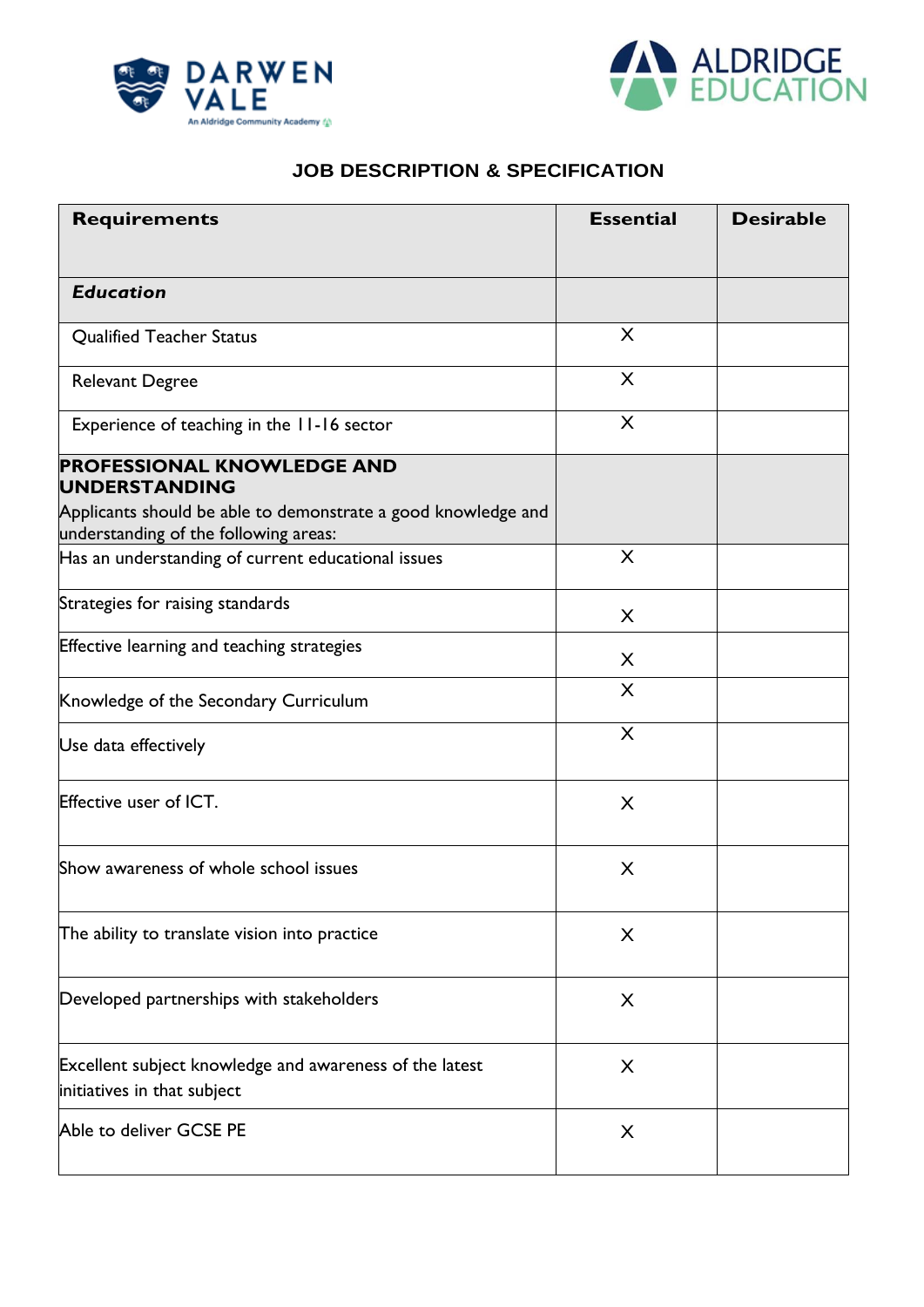



| <b>EXPERIENCE AND CURRENT PRACTICES</b>                                                                                                                                        |   |   |
|--------------------------------------------------------------------------------------------------------------------------------------------------------------------------------|---|---|
| Applicants should be able to demonstrate from their experience                                                                                                                 |   |   |
| and current practice the ability to                                                                                                                                            |   |   |
| Prioritise, plan and organise                                                                                                                                                  | X |   |
| A passion for Physical Education which is demonstrated in the<br>classroom                                                                                                     | X |   |
| Act as a role model for pupils and staff by setting high personal and<br>professional standards                                                                                | X |   |
| Motivate and inspire pupils, staff, parents, governors and the wider<br>community                                                                                              | X |   |
| Deal sensitively with people and resolve conflicts                                                                                                                             | X |   |
| Use a variety of leadership styles in different situations and<br>understand their likely effects.                                                                             | X |   |
| Be able to demonstrate impact of teaching and learning on<br>progress                                                                                                          | X |   |
| Be committed to providing high quality feedback to all learners and<br>leading by example in this area                                                                         | X |   |
| Experience of development of the curriculum or pastoral care,<br>including awareness of how specialisms such as Entrepreneurship<br>can be developed across the school/academy |   | X |
| Experience of Quality Assurance processes and monitoring and<br>managing staff performance                                                                                     |   | X |
| Successful leadership of transformation and change management                                                                                                                  |   | X |
| <b>SKILLS AND PERSONAL</b><br><b>QUALITIES/CHARACTERISTICS</b><br>Applicants should be able to demonstrate from their<br>experience and current practice the ability to        |   |   |
| Enjoy working with, and for, young people, as well as adults                                                                                                                   | X |   |